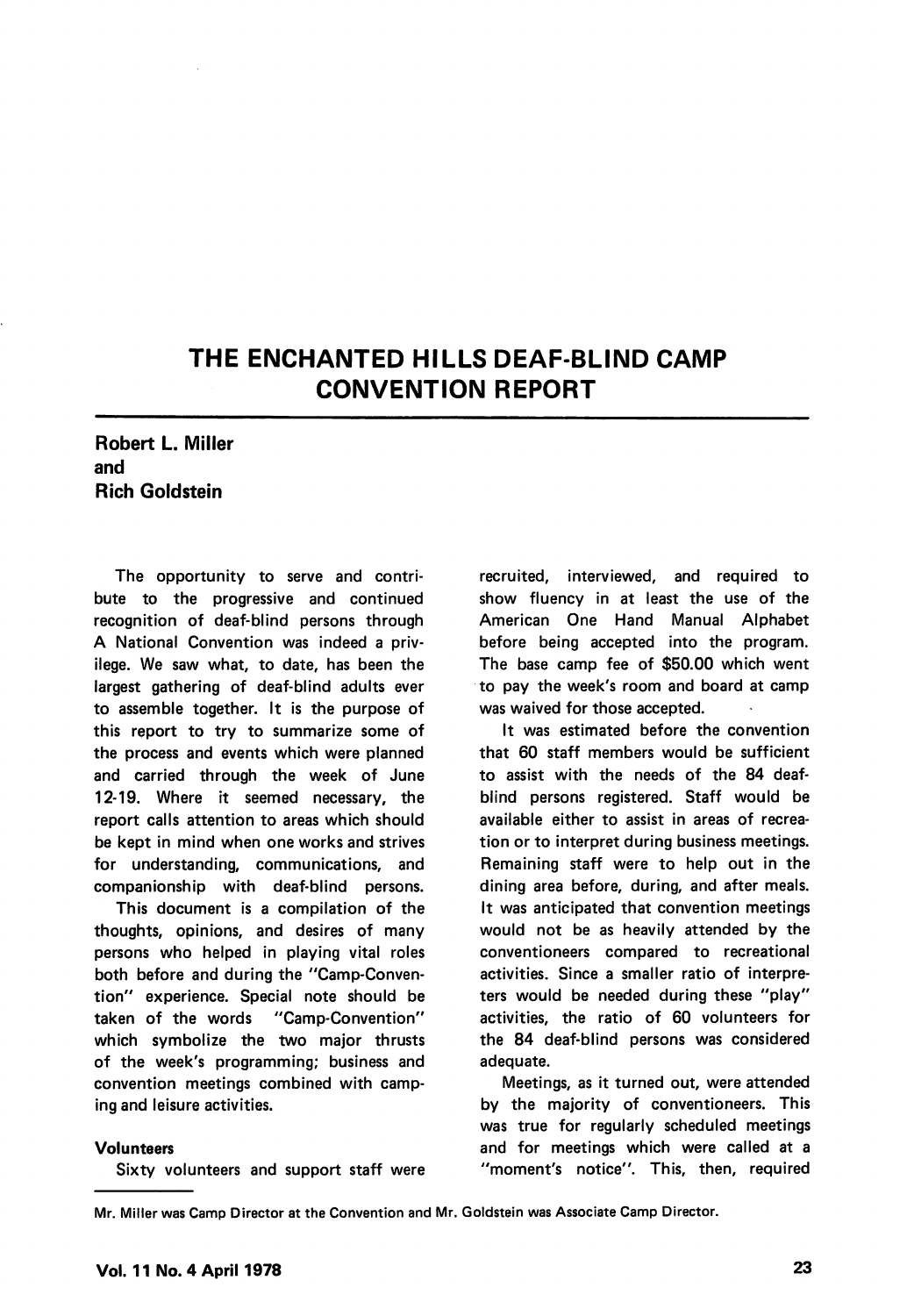the services of more interpreters than had originally been anticipated. In some cases, volunteers familiar with only the manual alphabet were sufficient for those deaf-blind persons whose vision was not good enough to enable them to see an interpreter at the front of the meeting room. In other cases, there were some deaf-blind members who neither understood much of the American Sign Language nor could they comprehend a substantial amount of the manual alphabet. Methods of com munication used, thus, were quite diverse, e.g., the Teletouch.

Those deaf-blind campers who wished to participate in recreation had enough volunteers available to assist. The shortage, therefore, was primarily at meetings, though it should be pointed out that all deaf-blind persons attending meetings were eventually accommodated with interpreters.

## Meetings - National Association of The Deaf-Blind of America (NADBA)

The San Francisco Lighthouse and the NADBA agreed that the convention would hold its business meetings in the morning and would reserve the afternoons for rec reation and relaxation (similar to the format used in Ohio in 1975). It was also agreed that those persons wishing to resume business meetings during the afternoon could do so, so long as ail campers were made aware of such plans well in advance, e.g., announce ments during lunch to this effect. The rationale for this format was as follows: Because of the lack of independent funding, most deaf-blind persons must finance their own way to the NADBA meetings. These meetings take place once a year at specified locations within the Continental U.S. and may begin occurring bienially . As a result, in order to attract and increase the numbers of deaf-blind participants, it seemed only reasonable that both social and recreational activities be provided. A week of nothing but business meetings

would be unusually taxing and serve as little incentive for the majority of deafblind persons and volunteers to return for future conventions. Organized meetings of deaf-blind persons are still a relatively new undertaking requiring a great deal of organ ization and coordination. Concentration in meetings is taxing and reduces a meeting's effectiveness after a relatively brief time.

Convention meetings that were scheduled took place but usually began about one-half hour late because of any number of problems i.e., lack of communication and/or understanding as to time and place of meetings along with mobility difficulties. Time was also consumed in coordinating and pairing up volunteer-interpreters.

The meetings were coordinated primarily through the San Francisco Lighthouse and The Cleveland Society for the Blind. Mr. Lou Bettica and Mrs. Vera Schiller, both from the Helen Keller National Center for Deaf-Blind Youths and Adults, agreed to help steer the meetings.

As expected, these gatherings ran roughly at the outset but showed gradual improve ment as attendees became accustomed to the various communication styles, pace, and developed a clearer understanding as to the reason for holding the meetings.

A few items which characterized the meetings should be mentioned.

- 1. The accomplishment of even the smal lest and simplest order of business required a great deal of time, e.g., a discussion of a small item in the NADBA publication THE VOICE.
- 2. Interpreting any item required rep etition, rephrasing, and clarification to assure that all members understood.
- 3. A high degree of frustration and fatigue characterized both the deaf-blind mem bers and the interpreters in general.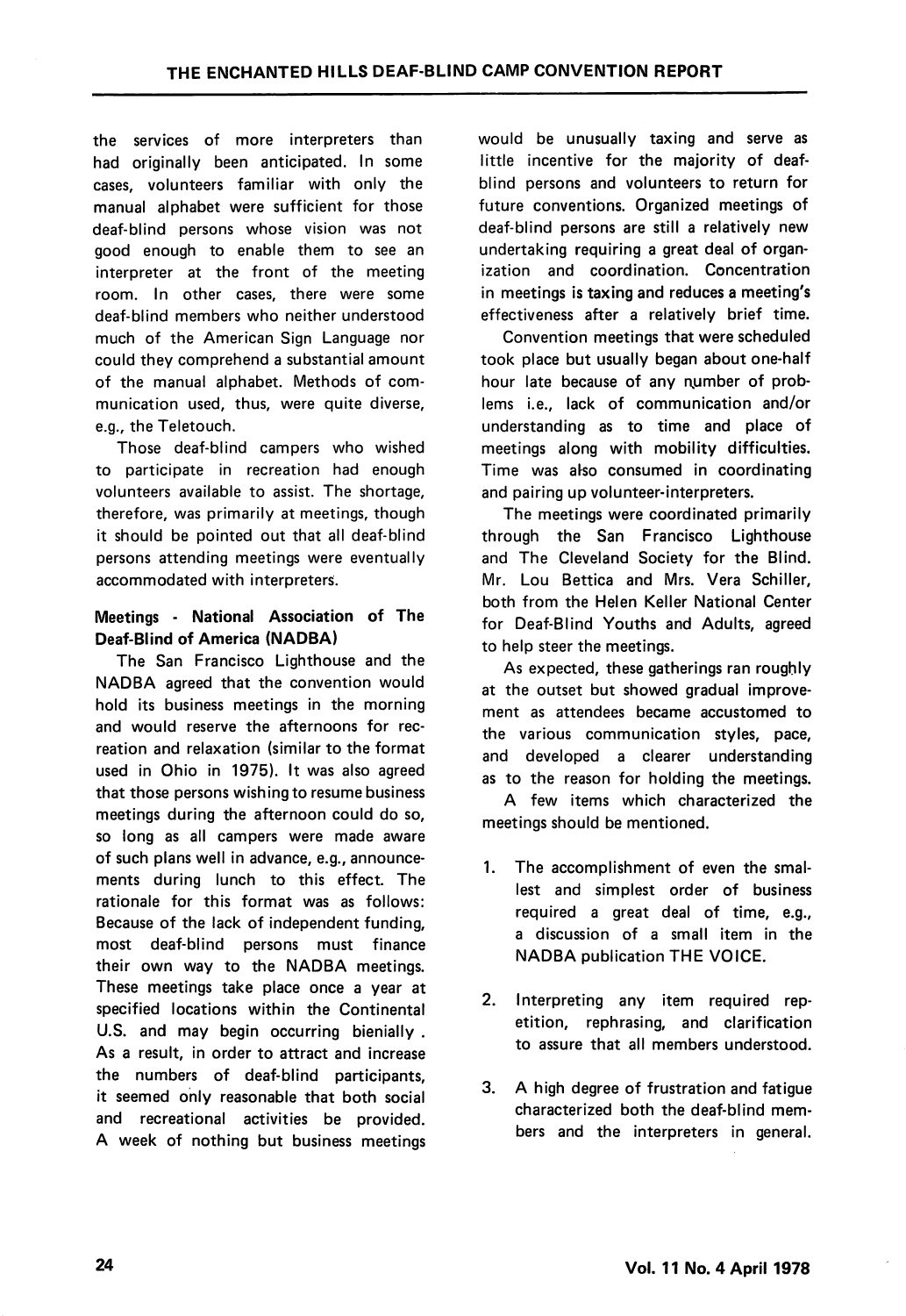4. Concentration and attention spans ap peared to be good, considering the hours required to accomplish a few tasks.

The most important factor that developed as a result of the meetings did not involve any particular order of business. There was a definite indication (in spite of the assistance rendered by hearing-sighted and/or sighted persons) that deaf-blind persons are capable and have the potential to organize meetings and plan for themselves. The stereotype which indicated that deaf-blind persons could not handle their own affairs---even if given the opportunity—is not, nor has ever been, accurate. With the proper exposure, assistance, and support from appropriately trained personnel, agency facilities, and com munity resources, the deaf-blind person's full potential will be realized.

Non-business meetings were also devoted to demonstrations of low vision aids, com munications devices, and presentations on independent living, employment opportuni ties, and other subjects.

## Medical

Medical forms were enclosed with all application forms sent to prospective deafblind campers. The necessity for comprehen sive medical histories cannot be over stressed. Many deaf-blind campers were in the "eld erly" category and many persons suffering deafness and blindness also have additional disabilities requiring attention. Campers were informed that their applications would not be considered without accompanying medical information.

A fulltime registered nurse and infirmary facility were available. It was the nurse's responsibility to review all medical data and make special note as to kinds of medication, the times, and to whom they were to be distributed. All medication was turned over to the nurse at the beginning of camp in order to avoid confusion and cut down on possible health hazards.

The nurse and infirmary were highly visi ble and located near the dining hall. This

made delivery of medication and first-aid services fairly simple. The few crises that cropped up, primarily during the first two days of camp, were handled efficiently.

### Recreation

For almost as long as there has been deafblindness, the correlation has been made between it and the feeling of loneliness. The world of a deaf-blind person with neither residual sight nor hearing extends only as far as his limbs can touch. One of the primary reasons for holding camp-conventions is to encourage the use of leisure time in an attempt not only to reduce the loneliness, but to produce new areas of activity and enjoyment.

Two Assistant Camp Directors who had some experience in organizing recreational programs in camps similar to this one were hired. It was hoped that through their previous experience and that of the Camp Director, a variety of enjoyable activities could be made available to all campers throughout the days and early evenings. Because of the diversity and number of deafblind campers and the need for flexibility with both meetings and recreation, no for mal program of recreation was drawn up. The Assistant Directors arrived on the first day of camp and held periodic meetings with other staff and volunteers to plan daily activities.

Enchanted Hills' location and facilities made it an ideal spot for deaf-blind campers. Some activity offerings were:

- 1. Walks through camp via the assistance of thousands of feet of guide rope which made trails, cabins, and other sites easily accessible.
- 2. "Sensory Playground"- a takeoff on the obstacle course idea which uses waterbeds, nets, slides, and other various stimuli allowing for climbing, jumping, rolling, and other physical activity. This play ground is a project of a local university.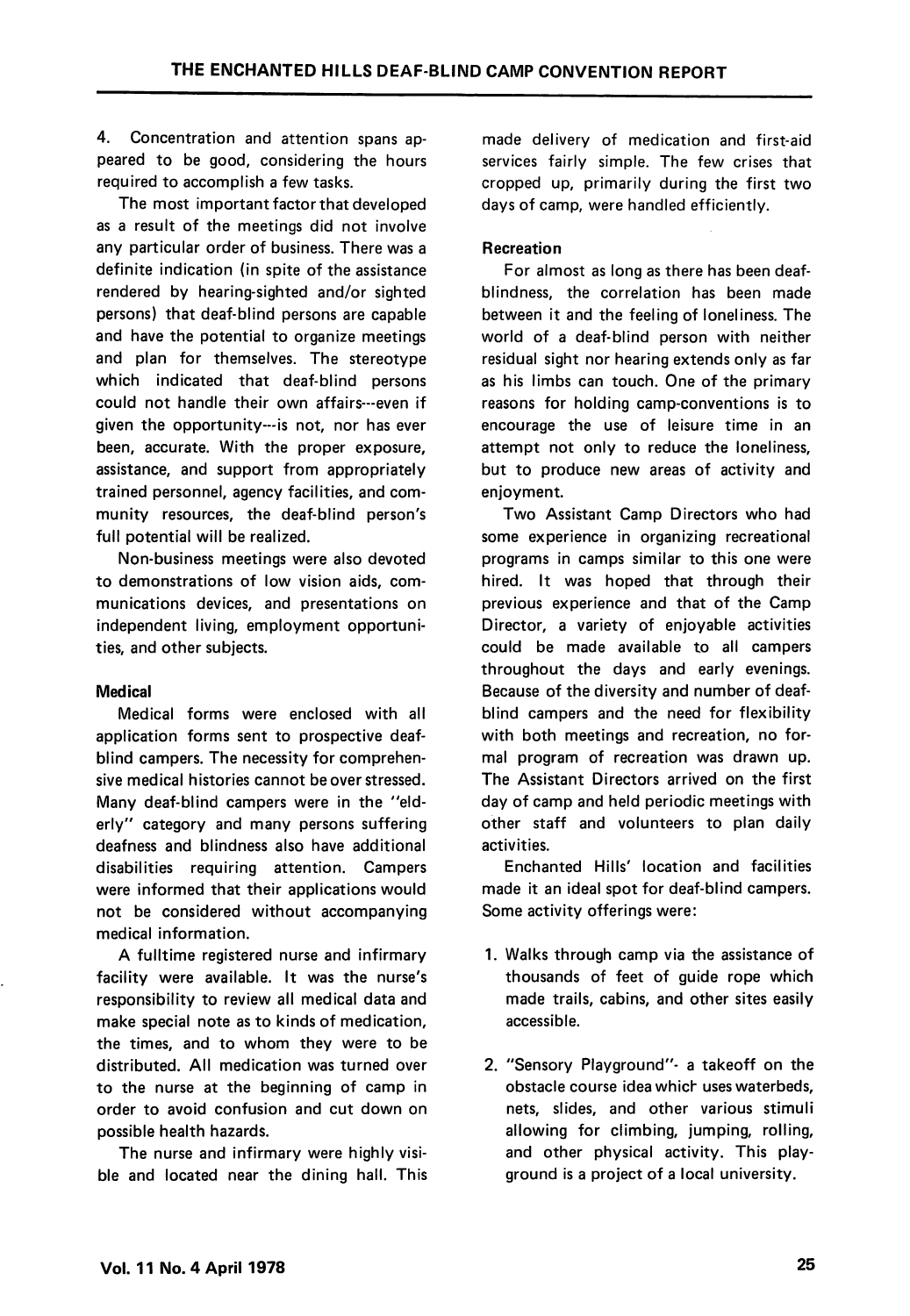- 3. Roller skating in a rink with guard rails and baseboard protectors.
- 4. Swimming.
- 5. Bowling.
- 6. Rowboating.
- 7. Horseback Riding.
- 8. Dancing.

Activities offered or available for those who preferred a less physically active schedule included checkers, chess, bingo. Mono poly, Scrabble, and cards.

One activity, formally planned and inves tigated before camp was in session, included a winery tour which would require a whole day to complete. Since Enchanted Hills Camp is located in the heart of California wine country, and there had been some re quests for such a tour, this was seen as an ideal planned activity. Wine-tasting would also be a part of the tour and the option to purchase wine was made available.

A great deal of conversation and sociali zation was anticipated. The convention staff wished to encourage active involvement with the camp facilities but also felt that social interaction would be just as important.

Conflicts between recreation and conven tion meetings played a large part in the week's program. Daily recreational activities were made available with volunteer staff ready to assist interested deaf-blind campers. It turned out that most campers spent the mornings attending meetings while a small number engaged in leisure conversation or active recreation.

The activity which took precedent above most others during the afternoon hours was the swimming pool. Campers who needed assistance to and from the pool were either driven or accompanied by a volunteer. A "water carnival" planned for the end of the week was attended by a modest number.

#### The Living Situation

Accommodations at Enchanted Hills vary widely. Married couples, elderly campers.

and some guests were housed in more modern facilities within the main part of the camp grounds, close to the dining hall and meeting areas. Single (and generally younger and more mobile) campers stayed in rustic cabins about one-quarter mile below the main campground area. Rope guided trails meander from their cabins to the top of the hill; morning and nighttime transportation was provided. Each cabin was the responsibility of a sighted volunteer in order to make sure that morning, evening, and general living routines were followed without incident. They were also available for general assistance and to obtain supplies e.g., bathroom articles.

A shortage of volunteers and the lack of an orientation program created some diffi culty in maintaining order and coordination within the cabins. After a few days, however, a general routine was established and the camp settled down to a more predictable pattern.

#### Meal-Time Procedures

The main dining hall was a perfect set-up for the 144 persons who would be using it. Campers and volunteers were evenly distrib uted. Two tables were left for administrative staff, visitors, and special guests. There were no elaborate preparations made for the dis tribution of food from the main kitchen to the tables. Volunteers were selected to dis tribute some of the food.

One professional cook took on the task of preparation for the whole camp for the week. One of the kitchen staff actually used his vacation time to help with the mainten ance and food preparation and without com pensation.

As might be expected, all meals were well attended. The table roster made seating an easy process and volunteers kept tabs on persons at their table.

The banquet was the highlight of the camp-convention. The event was relaxed and nicely rounded out the week. Speechmaking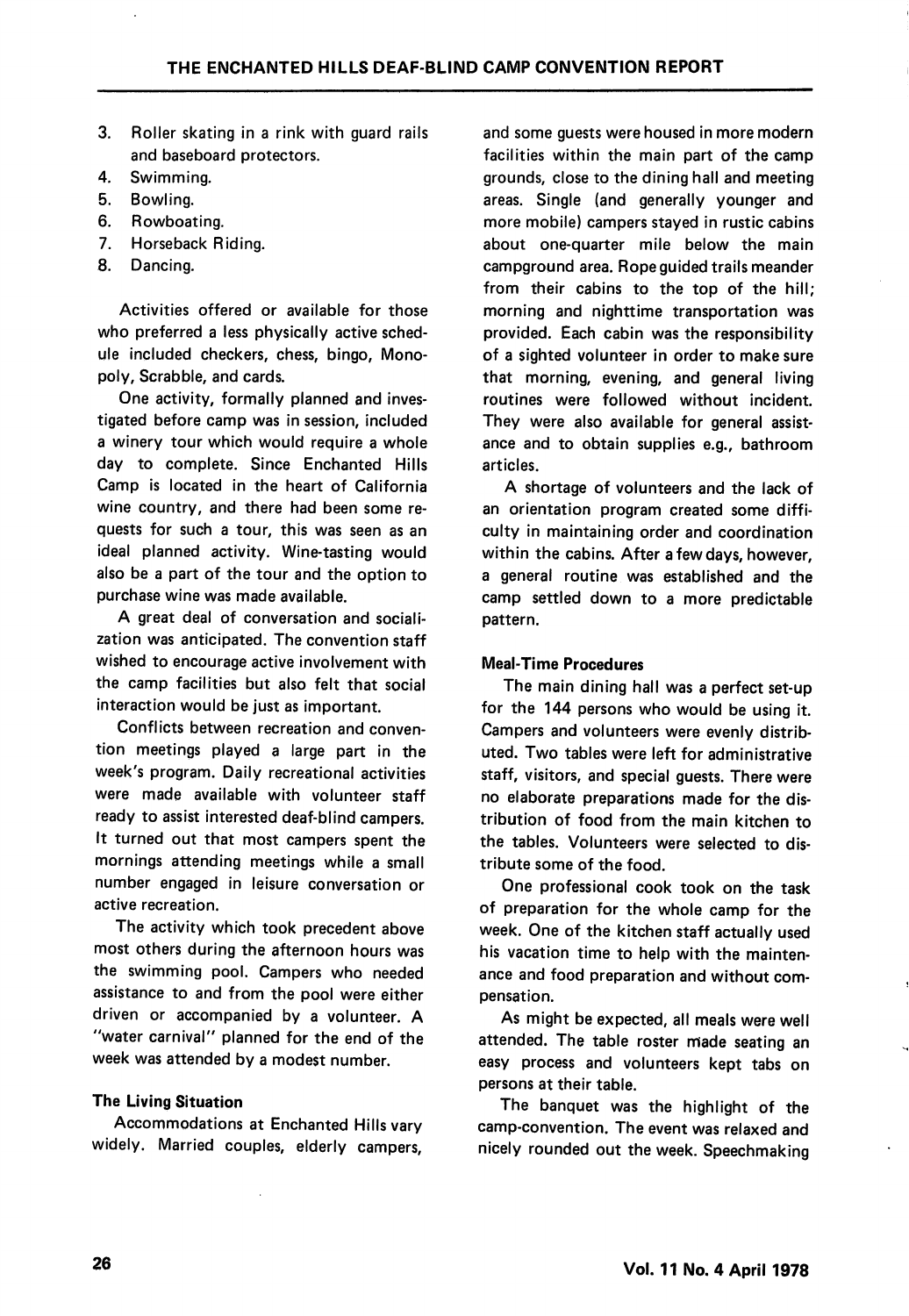was kept to a minimum and the strains of protocol were refreshingly absent.

#### Transportation

Enchanted Hills Camp is located approxi mately 80 miles north of San Francisco, a one and one-half hour drive on freeway and then winding country roads. Campers and staff came by car, bus, or plane.

Out-of-state campers and volunteers were met at the San Francisco International Airport (a 20-minute drive from the city of San Francisco) on the first day of camp. Three vans (one 10-passenger, two 12 passenger) picked up groups of people in the morning. Because arrival times and terminal locations varied, several staff people were needed to meet various groups, help carry luggage, and direct campers to the vans. Most groups were traveling with a volunteerinterpreter. If an individual was traveling alone, extra effort was needed to be sure that person was not kept waiting. When a van was filled, the group was driven to the Lighthouse Center in San Francisco. The Center was used as a meeting place for the people coming from the airport, as well as for those living in or near San Francisco. A 40-passenger bus transported people from the Center to camp.

The shuttle system from the airport to the Center was implemented so that people did not have to wait several hours at the air port. At the Center, coffee and donuts were provided and people were able to wait in a more comfortable setting. The return trip was planned similarly, with three vans, a rented bus, and private cars transporting people from camp to the airport.

#### RECOMMENDATIONS

#### Volunteers

The ideal situation would call for one interpreter for every camper with each inter preter being paid to stay with one camper for the whole week. The lack of realism here brings up the need for alternatives.

Without dealing with the philosophy of business meetings and recreational activities taking place at the same time, a closer ratio of interpreters to campers would make for a more comfortable situation. A volunteer should know categorically what his respons ibilities will be on the job, i.e., interpreting, transportation, recreation, etc., before he undertakes the job. He should be made aware of his primary function and recognize that only in unusual circumstances, will he be called upon to serve in a different capa city. This will make for a better and more relaxed working relationship between admin istrator and volunteer. It will also enable the volunteer to evaluate his role in advance so that adjustments may be made if needed.

Choosing the level of skill of the volunteer should weigh more heavily on his ability to interpret than in any other area  $-$  if there are enough prospective volunteers to choose from.

Prospective staff could be made aware that such an experience with a group of deafblind persons in invaluable if they wish to pursue deaf-blindness or related fields of service in the future. A one or two day orientation session on deaf-blindness immed iately preceding camp might be turned into an independent study project on the college level or as a form of workshop experience for people involved in rehabilitation.

An item which should always be part of a program of this nature is Orientation for Volunteers. At least one full day devoted to planning, coordination, discussion, questionsanswers, and interaction will enhance the camp session. Emphasis during such an orientation may be directed to becoming familiar with the physical surroundings, being alerted to emergency procedures, information dealing with deaf-blindness and some of its special considerations, the general philosophy of the camp, and just getting to know key people.

The whole area of volunteerism is a vital part of many agencies and organizations. It should be emphasized that being accepted as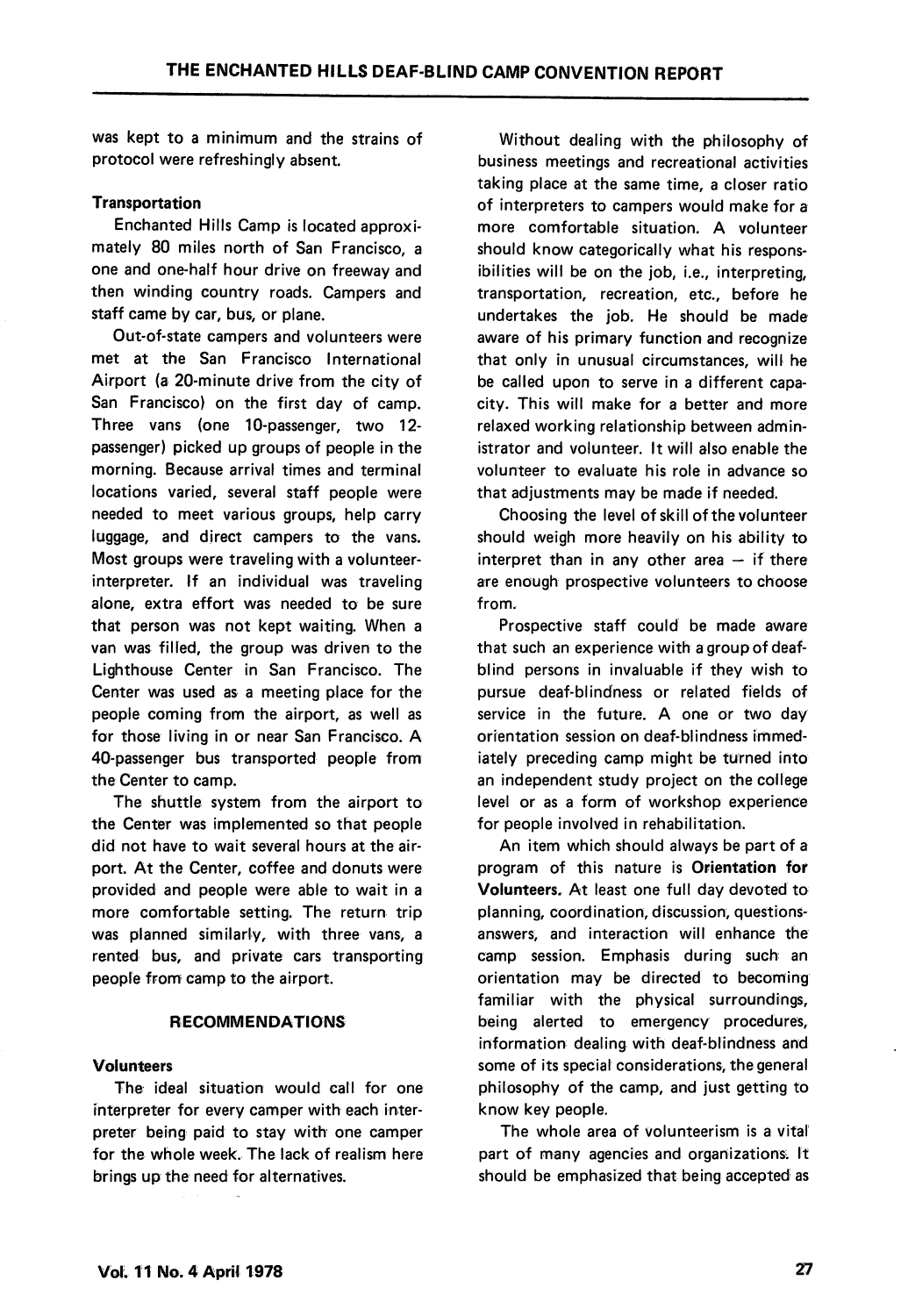a volunteer holds no less importance or responsibility than if it were a paid position. In actuality, being a volunteer requires that a person be enthusiastic enough to discipline himself in terms of increased attentiveness and in the following of directions and cues perhaps even more so than if he were paid.

## MEETINGS-NATIONAL ASSOCIATION OF THE DEAF-BLIND OF AMERICA (NADBA)

As stated previously, interpretation must be adequate and diverse enough to accom modate all communication styles used by deaf-blind persons. This can't be emphasized enough when discussing meetings because information must be accurately relayed to all who attend. A suggestion which might improve this situation would include a space on the application blank to prospective campers inquiring what type of communi cation they prefer.

Active participation on the part of deafblind members, while evident at this conven tion, must be continually promoted. Joining committees, organizing policies, and legisla tion can be handled by many NADBA members who are eager to make inroads and contributions to the field, and who, in the near future, may seek leadership roles.

What is necessary is a more formalized structure—specific topics within a simplified and clearly defined agenda. Such a schedule should be available and distributed well in advance of the formal meeting so that mem bers have the opportunity to review and prepare. As a beginning, the Enchanted Hills conventioneers decided to have the NADBA Constitution and by-laws sent to all mem bers both in braille and large print so that the Association's meaning and reason for being would be more clearly understood. A listing of the officers' and board member's names and addresses could also be added.

Flexibility must be maintained in the times meetings begin and end with an aim towards emphasizing more responsibility such as being on time.

Future meetings should have an adequate ly skilled secretary who can record the minutes of the meetings and have those minutes duplicated and distributed both in braille and large print.

The controversy concerning meetings and recreation needs to be resolved to the satisfaction of all involved. The elimination of recreation or, for that matter, the total domination of business meetings and formal presentations does not have to be the answer. Perhaps blocks of time might be devoted exclusively to one activity or other. The mixing of the two activities (meetings and recreation) on a formal basis may be a bit impractical. Perhaps meetings could last until 2:00 or 3:00 p.m. with the latter part of the afternoon devoted to swimming or perhaps a long break in between morning and afternoon meeting sessions. The com binations are numerous but simplification and ease of operation appear essential. It has been suggested that the Helen Keller National Center provide leadership and direction in any or all matters discussed here with regard to future conventions. Centralizing authority within such a major agency would help to eliminate unnecessary overlap and conflict of interest.

## Medical

Greater stress should be placed on the need for accurate and complete medical records on all campers, staff, and support personnel.

Though posing no particular problem during this camp session, it might be of greater benefit to have medical personnel become more fluent with the One-Hand Manual Alphabet, and aware of other styles of communication. Support staff was fortu nately on hand whenever communications between nurse and deaf-blind patients became necessary but emergency circumstan ces might require greater facility in this area.

It would be ideal to have nurses available 24 hours a day. Even one additional nurse would help enormously to relieve the work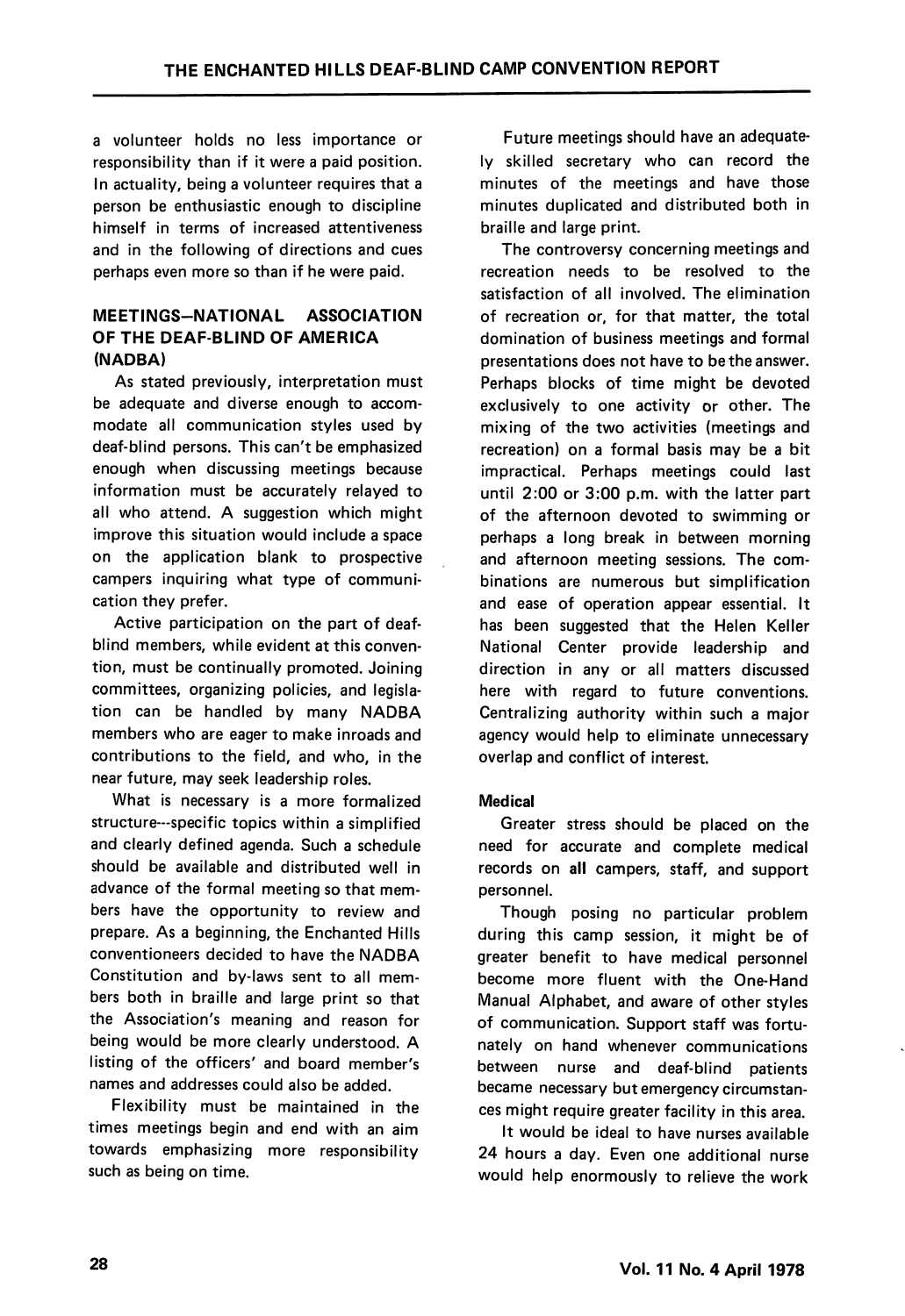load and responsibility which was carried by the one available nurse.

#### Recreation

Since recreation appears to be at least as important and necessary as other activities at camp, it bears closer examination. Recrea tional activities could be repeated for those campers who could not participate the first time around. Recreation and meetings scheduled on alternate days might also be a possibility.

The larger the number of deaf-blind campers and staff, the more the need there is for planning. The camp itself is new and foreign enough to make a day's activities similarly vague. Staff as well as campers can more quickly and clearly understand, adapt, and even work around an established routine or program. A routine could be drawn up and distributed to prospective campers far in advance of arrival so that the week's activities will be clear to them. Included in the application might be a section on recrea tional preferences and suggestions. This would give feedback to those involved with program planning and would include not only day but also evening events which are expected by the campers. Along with this planning, awards, prizes and the like could be added and used as incentives for more active participation.

It is important to recognize the fact that many deaf-blind persons live day to day without being very actively involved in phys ical and/or group activities. It is therefore necessary to be aware of physical limitations and to watch that campers do not overtax or injure themselves. On the other hand, it is important to realize that sitting passively by and seeming to be content is not necessarily an indication that a deaf-blind camper is content. This pattern is not uncharacteristic for many deaf-blind persons and it is up to the volunteer staff to encourage as much participation and mingling as is reasonable. Deaf-blind people are not unlike other

people in their desire for recognition and encouragement. It is an unfair assumption to conclude that the campers are perfectly satisfied and fulfilled. We might not be far wrong in assuming that the majority of deafblind campers don't travel hundreds or even thousands of miles and invest large sums of money in order to do the same things they were doing at home. It is necessary to constantly check and to at least try to weak en the barrier which causes some deaf-blind persons to hesitate in their interaction with other persons. Camper and staff personnel alike should be aware of this and make the additional effort.

#### Meal-time Procedures

Problems with food are not unusual. Future conventions must just be aware that this is a major headache requiring constant attention. Times that meals were held, as with meetings, were subject to change. While this never presented a real problem, adher ance to a schedule would be preferred.

The dining hall was also the scene for onthe-spot "reporting", announcing, and impromptu organizing, scheduling, bingo and other evening activities. Except for these areas, mealtimes were ideal times for further socialization, comparing notes, and general relaxation. Breakfast, lunch, and dinner did and should continue to offer these oppor tunities.